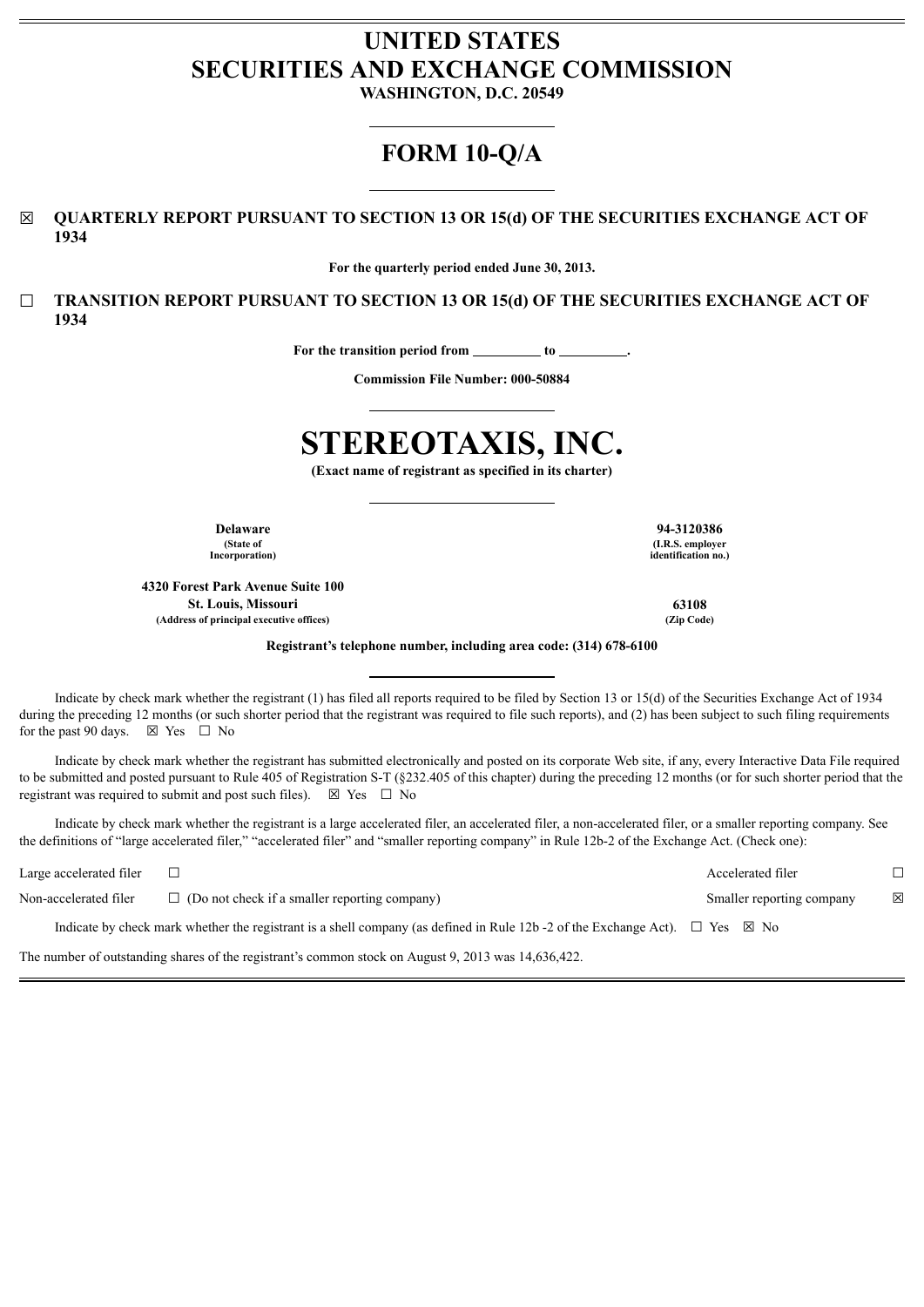#### **EXPLANATORY NOTE**

This Quarterly Report on Form 10-Q/A constitutes Amendment No. 1 to the Quarterly Report on Form 10-Q filed by Stereotaxis, Inc. (the "Company") originally filed with the Securities and Exchange Commission (the "SEC") on August 14, 2013, for the period ended June 30, 2013. This Amendment No. 1 is being filed solely for the purpose of adding disclosures in Part II, Item 2 and Item 5, the summary of certain unregistered sales of equity securities which occurred subsequent to the end of the period covered by the originally filed Quarterly Report.

#### **ITEM 2. UNREGISTERED SALES OF EQUITY SECURITIES AND USE OF PROCEEDS**

As disclosed in "Note 14 – Subsequent Events" to the Company's financial statements, subsequent to the end of the period covered by this report, on August 7, 2013, holders of all of the Company's convertible subordinated notes exchanged the balance of their unconverted convertible notes for, among other consideration, additional warrants (the "Exchange Warrants") to purchase 2.5 million shares, having an exercise price of \$3.361 per share. On August 8, 2013, certain former holders of the convertible notes exercised Exchange Warrants to purchase an aggregate of 1,372,358 shares of common stock in cashless net exercises as provided for in the Exchange Warrants, which resulted in the issuance to such funds of an aggregate of 841,575 shares of common stock. As a result, there were no net proceeds to the Company. The Company is relying on the exemption from registration afforded by Section 4(a)(2) of the Securities Act of 1933, as amended, based on representations to the Company made by the warrant holders.

In addition, on August 7, 2013, venture funds affiliated with Sanderling Ventures exercised warrants to purchase an aggregate of 262,450 shares of common stock in cashless net exercises as provided for in the warrants, which resulted in the issuance to such funds of an aggregate of 183,478 shares of common stock; 75,758 warrants had an exercise price of \$1.98 per share, 156,204 warrants had an exercise price of \$3.361 per share and 30,488 warrants had an exercise price of \$4.10 per share. The warrants, which were issued by the Company in private placements in 2012 and 2013 in connection with the extension of previously disclosed guarantees, were converted pursuant to the cashless exercise provisions set forth in the warrants. As a result, there were no net proceeds to the Company. The Company is relying on the exemption from registration afforded by Section  $4(a)(2)$  of the Securities Act of 1933, as amended, based on representations to the Company made by the warrant holders. The resale by the warrant holders of 122,527 shares of common stock issued to such holders pursuant to the exercise of certain warrants described in this paragraph has been previously registered with the Securities Exchange Commission.

The aggregate shares issued as described above are included in the shares outstanding on the cover page of the Quarterly Report on Form 10-Q originally filed on August 14, 2013.

#### **ITEM 5. OTHER INFORMATION**

The information under Part II, Item 2 is incorporated by reference to this Item 5.